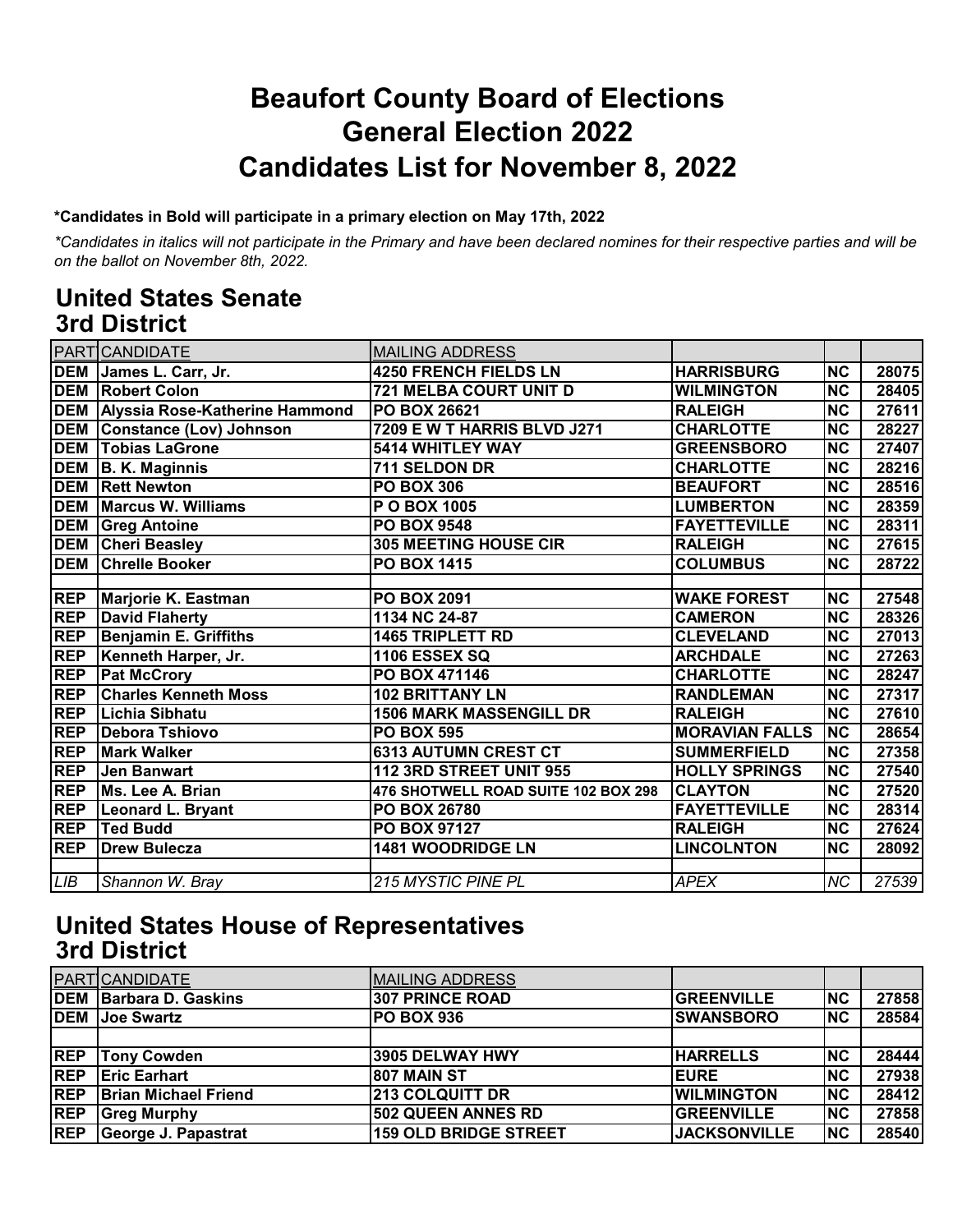#### **Associate Justice, Supreme Court Seat 3**

|            | PART CANDIDATE       | <b>MAILING ADDRESS</b> |                |    |       |
|------------|----------------------|------------------------|----------------|----|-------|
| <b>DEM</b> | <b>ILucy Inman</b>   | PO BOX 10541           | <b>RALEIGH</b> | NС | 27605 |
| <b>REP</b> | <b>Richard Dietz</b> | PO BOX 97275           | <b>RALEIGH</b> | NС | 27624 |

# **Associate Justice, Supreme Court**

|            | <b>PART CANDIDATE</b>      | <b>MAILING ADDRESS</b>             |                          |            |       |
|------------|----------------------------|------------------------------------|--------------------------|------------|-------|
|            | DEM Sam J. Ervin IV        | 1517 LENOIR ST                     | <i><b>IMORGANTON</b></i> | <b>NC</b>  | 28655 |
|            |                            |                                    |                          |            |       |
| <b>REP</b> | <b>IVictoria E. Prince</b> | 1207 SANDBAR CIR 3A                | <b>IGREENSBORO</b>       | INC        | 27406 |
| <b>REP</b> | April C. Wood              | <b>2080 HUNTINGTON WOODS DRIVE</b> | <b>ILEXINGTON</b>        | <b>INC</b> | 24616 |
| <b>REP</b> | <b>ITrev Allen</b>         | <b>427 DELVIN LANE</b>             | <b>IHILLSBOROUGH</b>     | INC.       | 27278 |

#### **Judge, Court of Appeals Seat 8**

|            | <b>PART</b> CANDIDATE     | IMAILING ADDRESS               |               |           |       |
|------------|---------------------------|--------------------------------|---------------|-----------|-------|
| <b>DEM</b> | Carolyn Jennings Thompson | <b>2983 HALLIE BURNETTE RD</b> | <b>OXFORD</b> | ΝC        | 27565 |
| REP        | Julee Tate Flood          | 1129 BASS LAKE RD              | HOLLY SPRINGS | <b>NC</b> | 27540 |

#### **Judge, Court of Appeals Seat 9**

|            | <b>PART CANDIDATE</b>         | IMAILING ADDRESS            |                |           |       |
|------------|-------------------------------|-----------------------------|----------------|-----------|-------|
|            | DEM Brad A. Salmon            | <b>2006 LEE AVE</b>         | <b>SANFORD</b> | <b>NC</b> | 27330 |
|            |                               |                             |                |           |       |
| <b>REP</b> | <b>IBeth Freshwater Smith</b> | <b>PO BOX 5</b>             | <b>IWILSON</b> | <b>NC</b> | 27894 |
| <b>REP</b> | <b>IDonna Stroud</b>          | <b>166 WHITE DEER TRAIL</b> | <b>GARNER</b>  | <b>NC</b> | 27529 |

#### **Judge, Court of Appeals Seat 10**

|            | <b>PART CANDIDATE</b>               | <b>MAILING ADDRESS</b> |                     |           |       |
|------------|-------------------------------------|------------------------|---------------------|-----------|-------|
| <b>DEM</b> | <b>IGale Murray Adams</b>           | <b>PO BOX 9165</b>     | <b>FAYETTEVILLL</b> | NС        | 28311 |
| <b>REP</b> | $\tau_{\mathcal{V}}$ son<br>John M. | 109 HAY STREET 201     | <b>FAYETTEVILLL</b> | <b>NC</b> | 28301 |

### **Judge, Court of Appeals Seat 11**

|            | <b>PART</b> CANDIDATE     | <b>IMAILING ADDRESS</b>       |                      |            |       |
|------------|---------------------------|-------------------------------|----------------------|------------|-------|
|            | DEM Darren Jackson        | <i>1525 CRICKETT ROAD</i>     | IRALEIGH             | <b>INC</b> | 27610 |
|            |                           |                               |                      |            |       |
| <b>REP</b> | Michael J. Stading        | <b>7516 HOGANS BLUFF LANE</b> | <b>CHARLOTTE</b>     | INC        | 28227 |
| <b>REP</b> | <b>IChariton L. Allen</b> | <b>PO BOX 182</b>             | <b>IMOUNT MOURNE</b> | <b>INC</b> | 28123 |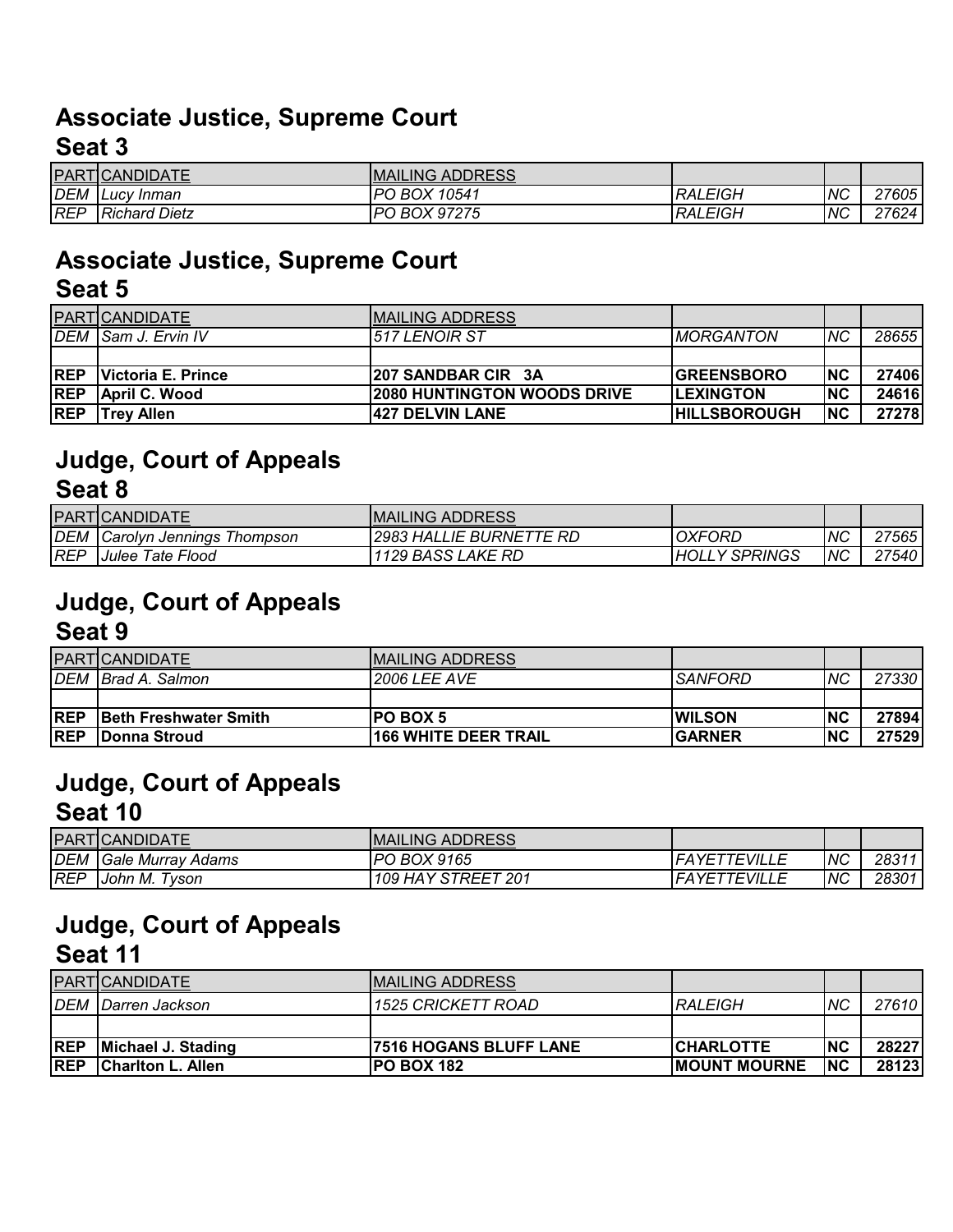#### **North Carolina Senate District 2**

| <b>PAR</b> | :T <b>I</b> CANDIDATE        | <b>MAILING ADDRESS</b>                 |                |    |       |
|------------|------------------------------|----------------------------------------|----------------|----|-------|
| <b>REF</b> | . .<br>Perry<br><b>Jim P</b> | ' TRL<br>∟AKEVIEW <sup>∽</sup><br>3504 | <b>KINSTON</b> | ΝC | 28504 |

#### **North Carolina House District 79**

|            | PART CANDIDATE       | <b>MAILING ADDRESS</b> |                    |           |       |
|------------|----------------------|------------------------|--------------------|-----------|-------|
| <b>REP</b> | <b>IEd Heae</b>      | <b>120 CHAIR RD</b>    | <b>INEW BERN</b>   | <b>NC</b> | 28560 |
| <b>REP</b> | <b>Keith Kidwell</b> | <b>53 ELKS RD</b>      | <b>CHOCOWINITY</b> | <b>NC</b> | 27817 |

## **Judge, District Court**

#### **District 2, Seat 1**

| <b>PAR</b> | <b>ICANDIDATE</b>                                        | <b>MAILING ADDRESS</b> |                         |            |       |
|------------|----------------------------------------------------------|------------------------|-------------------------|------------|-------|
| <b>DEM</b> | Cayton.<br><i><b>IDarrell</b></i><br><br>JI.<br><u>.</u> | BOX 934<br>מם          | <b>ASHINGTON</b><br>WA. | <b>INC</b> | 27889 |

#### **Judge, District Court District 2, Seat 2**

| <b>IPAR</b> | TICANDIDATE           | <b>MAILING ADDRESS</b>    |                           |     |       |
|-------------|-----------------------|---------------------------|---------------------------|-----|-------|
| <b>DEM</b>  | Regina Rodgers Parker | <b>FAIRWAY DR</b><br>148' | <i><b>WILLIAMSTON</b></i> | ΙNΟ | 27892 |

## **District Attorney**

#### **District 2**

| <b>PAR</b> | TICANDIDATE         | <b>MAILING ADDRESS</b>                   |                          |    |       |
|------------|---------------------|------------------------------------------|--------------------------|----|-------|
| <b>DEM</b> | <b>Seth Edwards</b> | . ISABELLA *<br><b>AVE</b><br>◠◢▱<br>, J | <i><b>WASHINGTON</b></i> | NC | 27889 |

#### **Beaufort County Commissioner (3 seats available)**

|            | <b>PART</b> CANDIDATE         | <b>MAILING ADDRESS</b>     |                    |           |       |
|------------|-------------------------------|----------------------------|--------------------|-----------|-------|
|            | DEM Ed Booth                  | 1122 VAN NORDEN ST         | <b>WASHINGTON</b>  | <b>NC</b> | 27889 |
|            |                               |                            |                    |           |       |
| <b>REP</b> | <b>Stan Deatherage</b>        | <b>106 BEECHTREE RD</b>    | <b>IWASHINGTON</b> | <b>NC</b> | 27889 |
| <b>REP</b> | <b>Tandy Oliver Dunn</b>      | <b>293 WATER LILLEY RD</b> | <b>IWASHINGTON</b> | INC.      | 27889 |
|            | <b>REP</b> Dawn Brinson Slann | <b>114 CASTLE CT</b>       | <b>IWASHINGTON</b> | <b>NC</b> | 27889 |
|            | <b>REP</b> Frankie Waters     | <b>482 PIKE RD</b>         | <b>PANTEGO</b>     | <b>NC</b> | 27860 |

#### **Board of Education District 2**

|            | <b>PART</b> CANDIDATE | <b>MAILING ADDRESS</b> |                      |            |       |
|------------|-----------------------|------------------------|----------------------|------------|-------|
| DEM        | IE. C. Peed           | 1508 IDALIA RD         | IAURORA              | <b>NC</b>  | 27806 |
| <b>REP</b> | Charles Hickman III   | 109 CAPTAINS WALK RD   | <b>BLOUNTS CREEK</b> | <b>INC</b> | 27814 |

#### **Board of Education District 4**

|            | <b>PART CANDIDATE</b> | <b>MAILING ADDRESS</b> |                    |    |       |
|------------|-----------------------|------------------------|--------------------|----|-------|
| <b>REP</b> | Williams<br>Ferrv     | <b>683 ELKS RD</b>     | <b>CHOCOWINITY</b> | NC | 27817 |